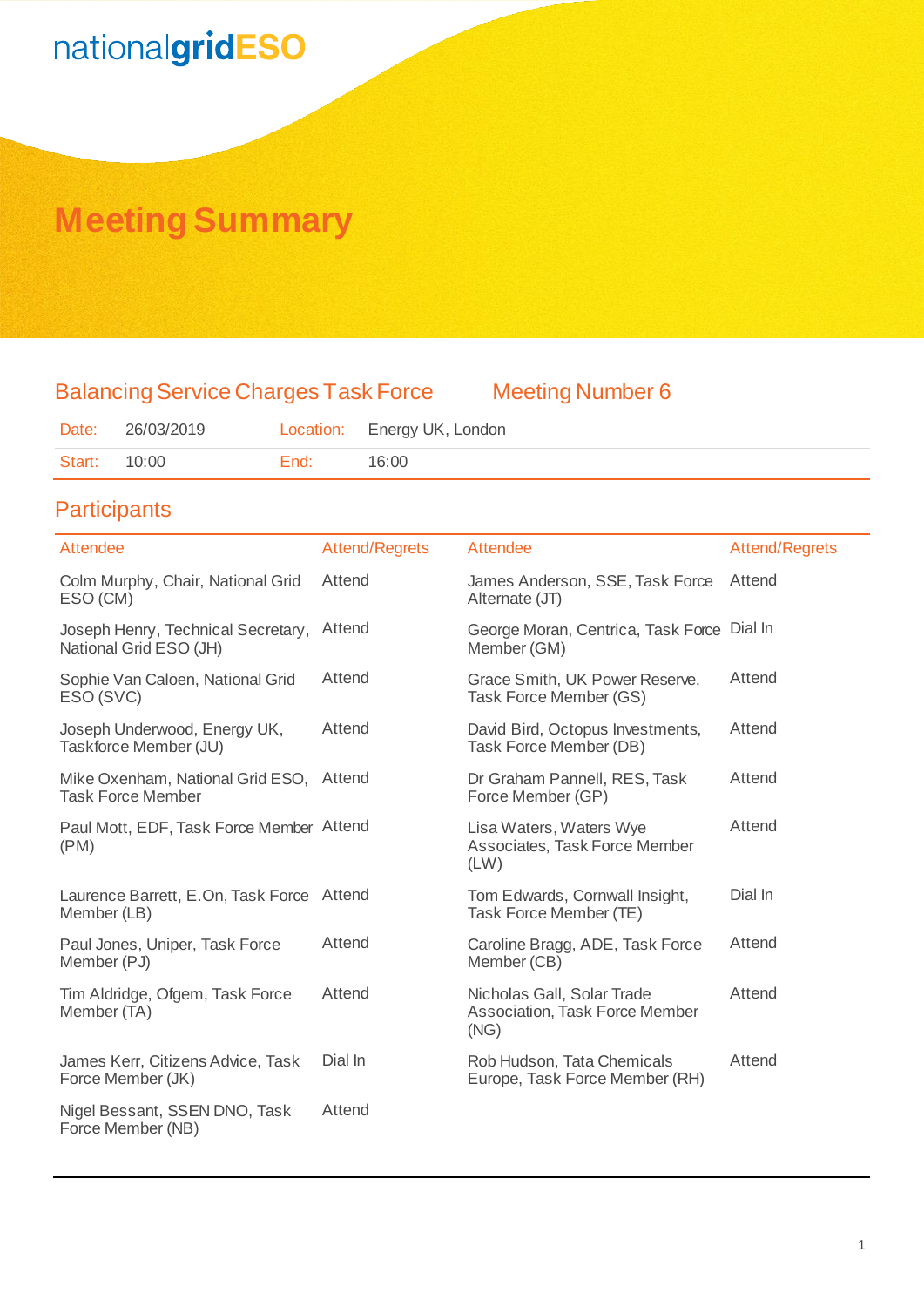### **Discussions**

1.4

#### 1. **Introductions and Apologies for Absence**

- 1.1 Colm Murphy opened the meeting and welcomed the attendees to the sixth meeting of the Balancing Service Charges Task Force. John Tindal sent regrets; James Anderson from Scottish Power attended in his place. Joseph Underwood and Energy UK were thanked for putting forward Energy UK offices as a venue for the Task Force. All slides for the day can be foun[d here.](http://www.chargingfutures.com/)
- 1.2 The Taskforce were advised by Colm that the meeting would consist of a presentation by Frontier Economics, and then play back of the work from the three subgroups, who over the past two weeks had worked on the options of Locational Reactive and Voltage Constraints, Response and Reserve Bands, and Response and Reserve Utilisation.
- 1.3 Colm highlighted once again the tight timelines the Task Force had to work to, and invited Sophie Van Caloen to explain what the plan of action was for the proceeding weeks for the Task Force. The following approach was highlighted:

### **Draft report to be published - by end of April:**

- ESO to draft report and circulate to Task Force by 18April 2019
- TF members would then have a period to review this draft report prior to TF7
- ESO to circulate final draft report including TF feedback by 26 April 2019 for final validation
- 1.5 The topic of discussion moved to the consultation period, due after the publication of the draft report. Some Task Force members questioned whether a planned two-week consultation period would be sufficient for industry to review.
- 1.6 Colm explained to the Task Force members was that this consultation was there as a "sense check", as opposed to a more overarching, formal consultation, which would come thereafter during any future code modification(s). A question was raised also as to what the approach would be the consultation were to come back with potential options or views the Task Force were yet to consider or which strongly disagreed with the outputs from the Task Force. Tim Aldridge advised that any such input would be considered by Ofgem, and was unlikely to come back to the Task Force once it had concluded.

#### 2. **Minutes, Actions and Engagements**

- 2.1 The Minutes from Task Force meeting 5 received no review feedback, and as such were approved by the Task Force members. These are available [here.](http://www.chargingfutures.com/) The Action Log was reviewed also, with many outstanding actions completed between Meeting 5 and 6 in regards to establishing sub groups. Task Force members were advised that the SharePoint site seemed to be experiencing issues with sign up and that this would be looked in to by ESO.
- 2.2 Sophie Van Caloen explained to the Task Force that there had been positive feedback from previous engagements. Grace Smith will be attending the next TCMF on 10 April 2019. The progress of the Task Force was also discussed at the Ops Forum on 26 March 2019 and the Energy Intensive Users Group (EUIG) on 27 March 2019. In terms of upcoming engagements, the possibility of a webinar prior to consulting, and the consultation itself were highlighted.

#### 3. **Presentation – Frontier Economics**

- 3.1 Sam Street and Dan Roberts of Frontier Economics presented to the Task Force on the subject of whether locational BSUoS has any economic rationale.
- 3.2 The Task Force were taken through a series of slides, which explore a range of analysis on the rationale behind locational BSUoS. Frontier highlighted the concept of marginal cost to the Task Force and that Ofgem believe that system users should face the cost impacts of the behavioural decisions that make to the system, if cost reflectivity is to be achieved, whilst preventing distortions cause by recovering this marginal element of the costs.

3.3 The presentation went on to analyse the right ways of sending marginal cost based locational signals. The Task Force were taken through two zone examples in regards to situations where congestion is prevalent,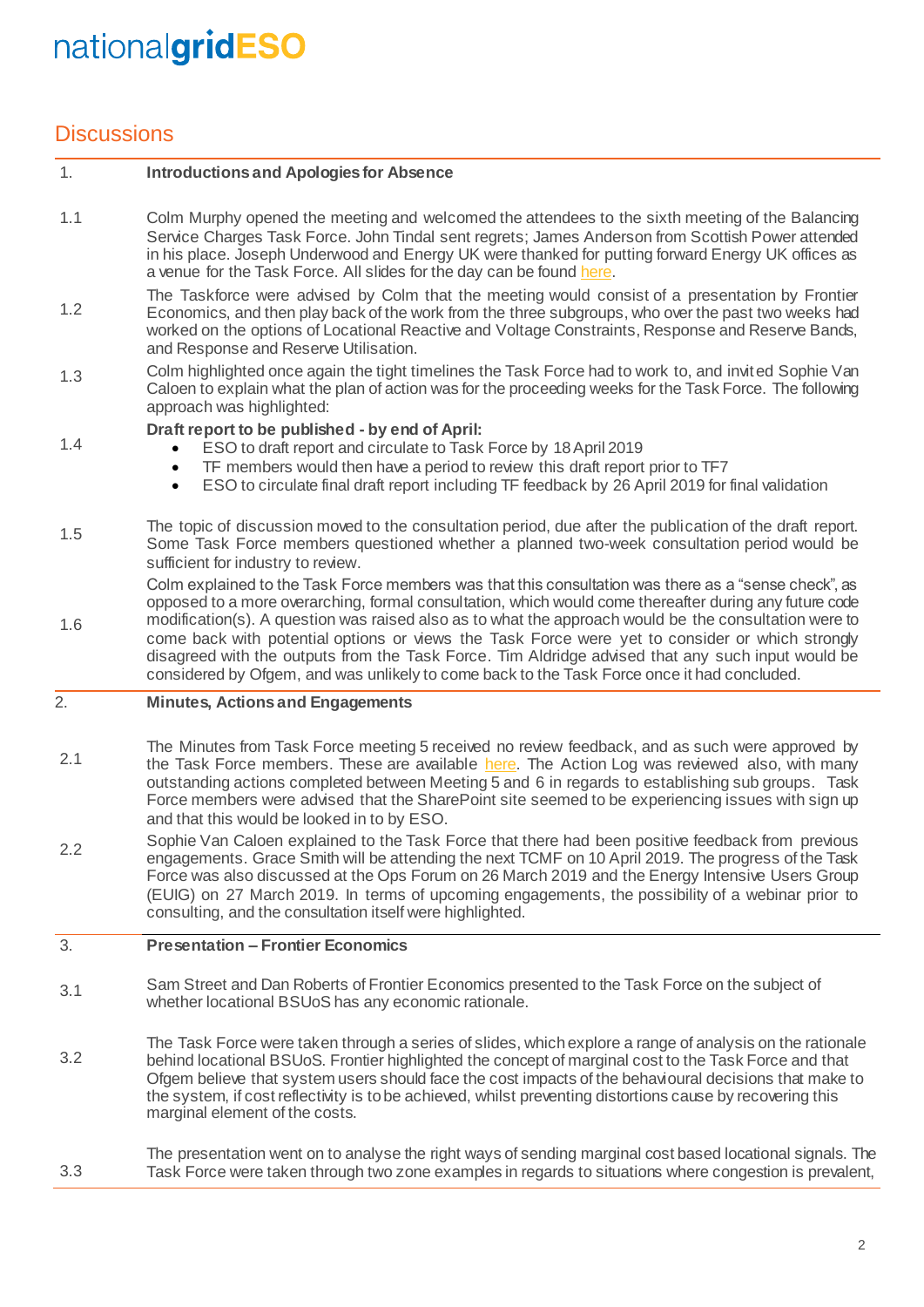- 3 3.2 such as Short Run Marginal Costs (SMRC) being reflected in zonal pricing, or in regards to Long Run Marginal Costs (LRMC), reflection of incremental investment signals. It was also underline that having both SMRC and LMRC at the same time was counter-productive, as both signals were ultimately equivalent over time.
- 3.4 In their examination of locational BSUoS, the constraint cost element of BSUoS as things stand today is representative the entire costs of re-dispatch, impacting resource costs and transfers, and that allocating a total cost is unlikely to send effective signals. A theoretical example of an scenario whereby there are a set of locational charges/payments which would mimic market splitting was also considered. However, it was distinguished by Frontier that they are unrelated to re-dispatch total costs.
- 3.5 To summarise the key takeaways, it was highlighted that Ofgem have previously gave steer that cost reflective charges should be based on marginal costs and that total cost recovery charges should minimise distortions. As things stand, the GB market currently exhibits theoretically justifiable locational signals from the locational allocation of transmission losses, as well as through LRMC based TNUoS charges.
- 3.63.7 It was also illustrated that Ofgem's current logic is that the only other theoretically justifiable basis for locational signals would be SRMC based signals. These would need to be instead of rather than as well as TNUoS charges, however the only recognised wat to bring SMRC to the fore would by market splitting, which has positive and negative connotations.
- 3.7 It was also underline that Ofgem has commented that 'BSUoS may be changed to introduce incentives to influence forward-looking behaviour'. However, according to the research by Frontier, the constraint cost element of BSUoS equal the total cost of re-dispatch, made up of resource costs and transfers. Despite numerous ways to allocate this cost, it was opined that there is little reasoning to believe that allocating a total cost will this result in efficient cost reflective marginal cost based signals (you would not start to think about efficient tariffs by looking at total costs). It was finally conveyed that There is a set of payments and charges that would create marginal cost based signals, but they bear no relation to the BSUoS total cost
- 3.8 Colm thanked Frontier Economics for their attendance and work on this subject. The slides presented by Frontier are available [here.](http://www.chargingfutures.com/)

#### 4.0 **Potential Options: Playback and Discussion**

4.1 The Task Force refocussed on Deliverable 3. In the interim period between Task Force meetings 5 and 6, the Task Force were split into three sub groups to explore and discuss the advantages and limitations of *Locational Reactive and Voltage Constraints, Response and Reserve Bands,* and *Response and*  **Reserve Utilisation.** The focus of this session was to socialise the work done by each group, to feed into the answering the questions posed by Deliverable 3. The same approach taken with Option 1 (namely Locational Transmission Constraints) was taken by each sub group.

#### 4.2 **Locational Reactive and Voltage Constraints**

The subgroup exploring Locational Reactive and Voltage Constraints raised several points in regards to when the signal would be provided and if it could be an effective signal. It was noted that if it were to be Ex-Ante this could create a signal, but it was somewhat unclear what the level of this response would be. It was also noted that this could be a more consistent spend than constraint costs in relation to forecasting if charged Ex-Post. The ESO's current administrative price for reactive power was also highlighted, so the subgroup expressed that they were not entirely sure of the level on cost reflectivity this could bring unless first amended. Consideration was also given in regards to which type of user should pay – be that Generation, Demand, both, or potentially whether this would sit best with a network owner. The subgroup also questioned what the drivers behind reactive power and voltage constraints were, and whether those causing the requirement should be responsible for paying and whether they could be identified. The impact of outages was also considered. It was highlighted that a dataset equivalent to that produced for